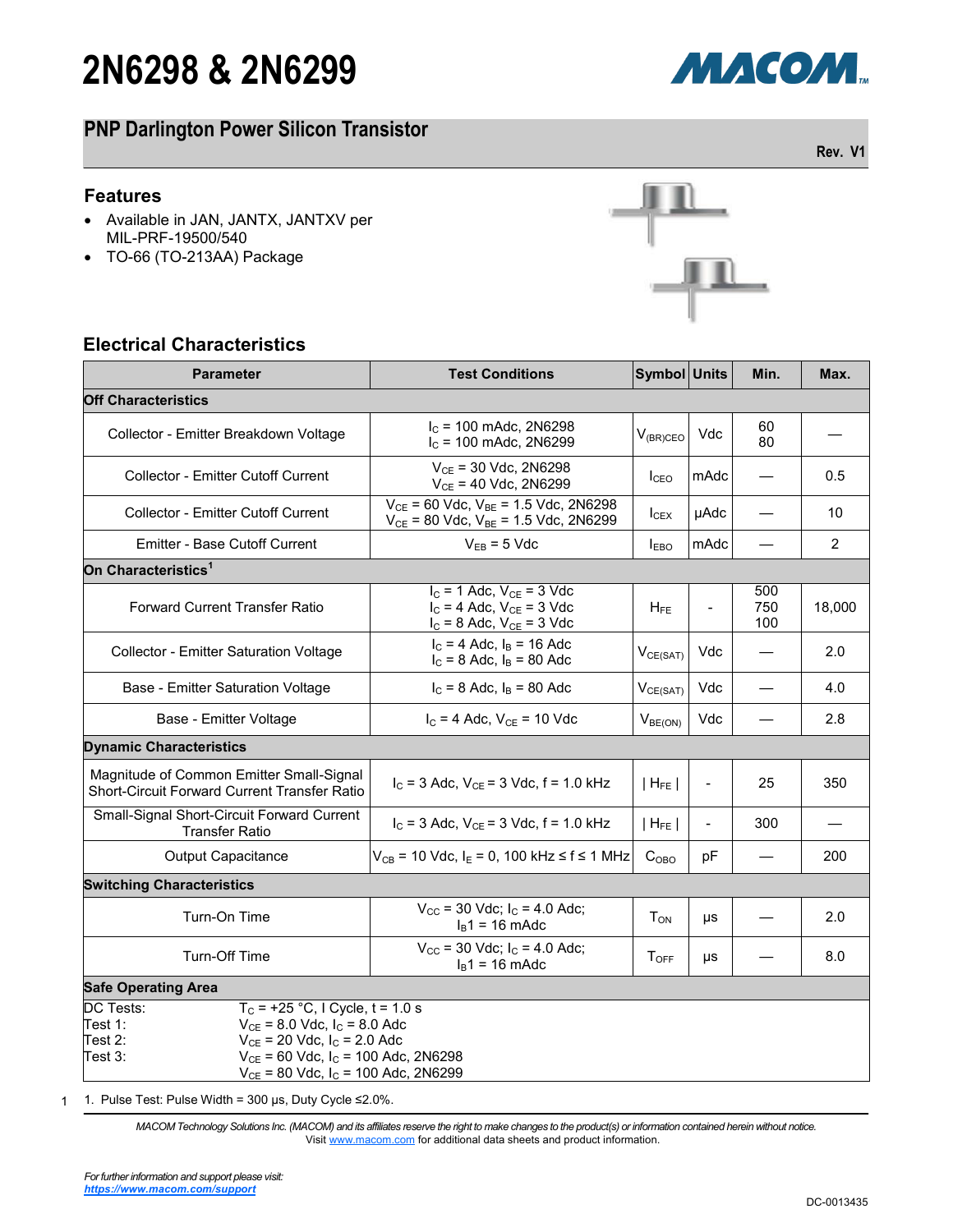# **2N6298 & 2N6299**

### **PNP Darlington Power Silicon Transistor**

**Rev. V1**

МАСОМ.

#### **Absolute Maximum Ratings**

| <b>Ratings</b>                                                                        | <b>Symbol</b>        | <b>Value</b>                          |
|---------------------------------------------------------------------------------------|----------------------|---------------------------------------|
| Collector - Emitter Voltage<br>2N6298<br>2N6299                                       | V <sub>CEO</sub>     | 60 Vdc<br>80 Vdc                      |
| Collector - Base Voltage<br>2N6298<br>2N6299                                          | V <sub>CBO</sub>     | 60 Vdc<br>80 Vdc                      |
| Emitter - Base Voltage                                                                | V <sub>EBO</sub>     | 5 Vdc                                 |
| <b>Base Current</b>                                                                   | ΙB                   | 120 mAdc                              |
| <b>Collector Current</b>                                                              | $I_{\rm C}$          | 8 Adc                                 |
| <b>Total Power Dissipation</b><br>@ $T_c = +25^{\circ}C$<br>@ T <sub>C</sub> = +100°C | $P_T$                | 64 W<br>32 W                          |
| Operating & Storage Temperature Range                                                 | $T_{OP}$ , $T_{STG}$ | -65 $^{\circ}$ C to +175 $^{\circ}$ C |

1. Derate linearly @ 0.428 mW / °C for  $T_c$  >+25°C.

### **Thermal Characteristics**

| <b>Characteristics</b>               | Symbol | Max. Value         |
|--------------------------------------|--------|--------------------|
| Thermal Resistance, Junction to Case | KθJC   | $2.33^{\circ}$ C/W |

### **Outline Drawing**



NOTE: Dimensions in Inches [mm]

<sup>2</sup>

*MACOM Technology Solutions Inc. (MACOM) and its affiliates reserve the right to make changes to the product(s) or information contained herein without notice.*  Visit [www.macom.com](http://www.macom.com/) for additional data sheets and product information.